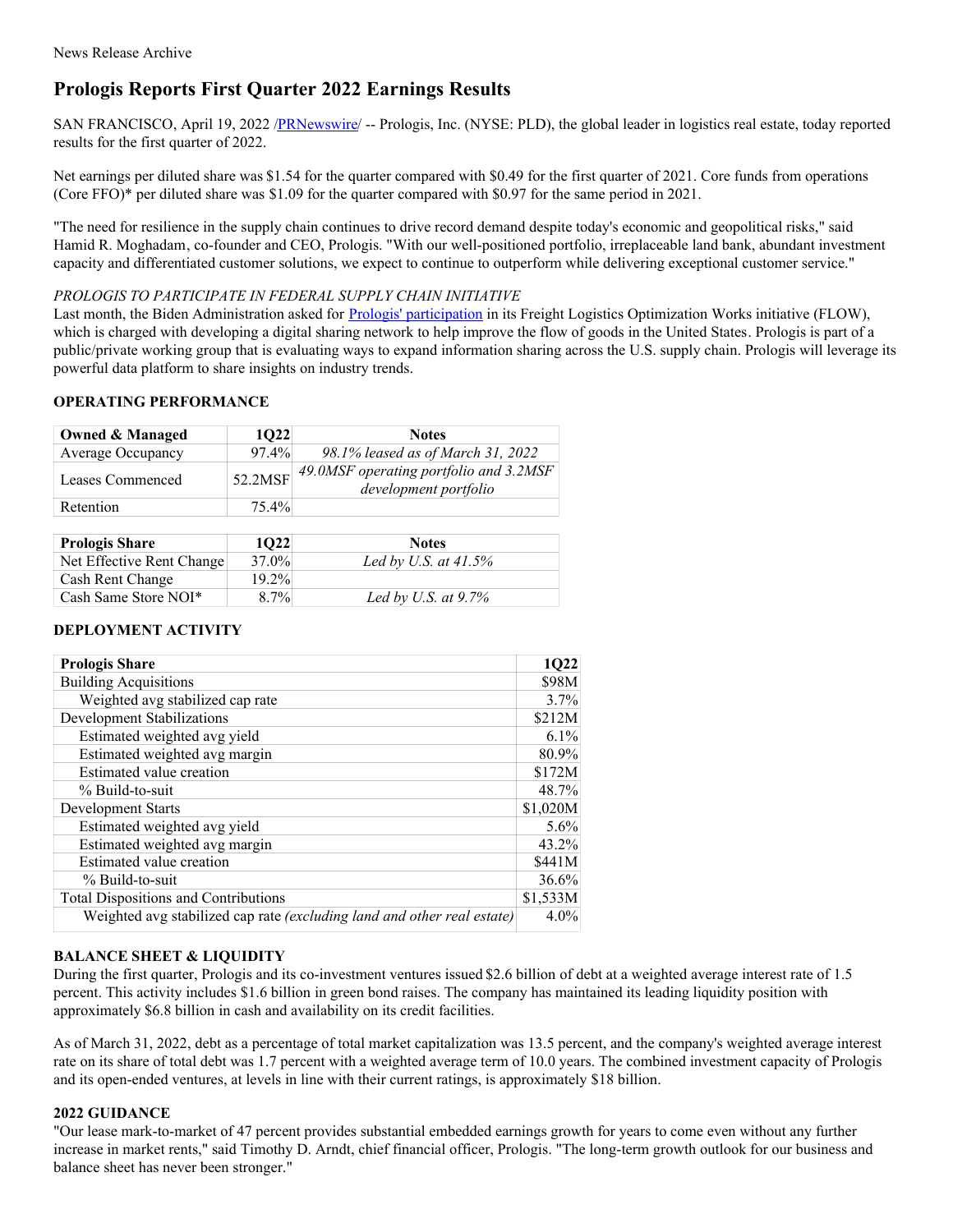# **2022 GUIDANCE**

| Earnings (per diluted share)            | <b>Previous</b>  | <b>Revised</b>   | Change at M.P. |
|-----------------------------------------|------------------|------------------|----------------|
| Net Earnings                            | \$4.40 to \$4.55 | \$4.85 to \$5.00 | $10.1\%$       |
| Core $FFO^*$                            | \$5.00 to \$5.10 | \$5.10 to \$5.16 | $1.6\%$        |
| Core FFO, excluding net promote income* | \$4.45 to \$4.55 | \$4.50 to \$4.56 | $0.7\%$        |

#### **Operations**

| Average occupancy                            | $\frac{1}{2}$ 50% to 97.50%<br>96.5 | $.50\%$<br>96.75% to 97 | bps                |
|----------------------------------------------|-------------------------------------|-------------------------|--------------------|
| Cash Same Store NOI <sup>*</sup> - PLD share | $.00\%$<br>$0.00\%$ to $7$          | 7.25\% to 8.00\%        | $\frac{13}{2}$ bps |

#### **Strategic Capital (in millions)**

| Strategic Capital revenue,<br>excl promote revenue | \$540 to \$560 | \$550 to \$565 | $1.4\%$ |
|----------------------------------------------------|----------------|----------------|---------|
| Net promote income                                 | \$420          | \$460          | $9.5\%$ |

#### **G&A (in millions)**

| General<br>administrative expenses<br>X. | ر 0<br>0.721 | $.4\%$<br>-- |
|------------------------------------------|--------------|--------------|
|                                          |              |              |

| Capital Deployment – Prologis Share (in millions) | <b>Previous</b>          | <b>Revised</b>           | Change at M.P. |
|---------------------------------------------------|--------------------------|--------------------------|----------------|
| Development stabilizations                        | \$2,300 to \$2,600       | \$2,300 to \$2,600       | $-1/2$         |
| Development starts                                | \$4,500 to \$5,000       | \$4,500 to \$5,000       | $-9/0$         |
| Building acquisitions                             | \$700 to \$1,200         | \$700 to \$1,200         | $-9/0$         |
| Building contributions                            | \$1,600 to \$1,900       | \$1,600 to \$1,900       | $-9/6$         |
| Building and land dispositions                    | \$1,500 to \$1,800       | \$1,900 to \$2,200       | 24.2%          |
| Net sources/(uses)                                | $($2,100)$ to $($2,500)$ | $($1,700)$ to $($2,100)$ | 17.4%          |
| Realized development gains                        | \$700 to \$800           | \$750 to \$850           | $6.7\%$        |

This is a non-GAAP financial measure. See the Notes and Definitions in our supplemental information for further explanation and a reconciliation to the most directly comparable GAAP measure.

The earnings guidance described above includes potential gains recognized from real estate transactions but excludes any future or potential foreign currency or derivative gains or losses as our guidance assumes constant foreign currency rates. In reconciling from net earnings to Core FFO\*, Prologis makes certain adjustments, including but not limited to real estate depreciation and amortization expense, gains (losses) recognized from real estate transactions and early extinguishment of debt, impairment charges, deferred taxes and unrealized gains or losses on foreign currency or derivative activity. The difference between the company's Core FFO\* and net earnings guidance for 2022 relates predominantly to these items. Please refer to our quarterly Supplemental Information, which is available on our Investor Relations website at [https://ir.prologis.com](https://c212.net/c/link/?t=0&l=en&o=3508176-1&h=2924207363&u=https%3A%2F%2Fir.prologis.com%2Finvestor-overview%2Fdefault.aspx&a=https%3A%2F%2Fir.prologis.com) and on the SEC's website at [www.sec.gov](https://c212.net/c/link/?t=0&l=en&o=3508176-1&h=3335574531&u=http%3A%2F%2Fwww.sec.gov%2F&a=www.sec.gov+) for a definition of Core FFO\* and other non-GAAP measures used by Prologis, along with reconciliations of these items to the closest GAAP measure for our results and guidance.

## **APRIL 19, 2022, CALL DETAILS**

The call will take place on Tuesday, April 19, 2022, at 9:00 a.m. PT/12:00 p.m. ET. To access a live broadcast of the call, please dial +1 (888) 330-2502 (toll-free from the United States and Canada) or +1 (240) 789-2713 (from all other countries) and enter conference code 7126328. A live webcast can be accessed from the Investor Relations section of [www.prologis.com](https://c212.net/c/link/?t=0&l=en&o=3508176-1&h=3576968143&u=http%3A%2F%2Fwww.prologis.com&a=www.prologis.com).

A telephonic replay will be available April 19 - May 3 at +1 (800) 770-2030 (from the United States and Canada) or +1 (647) 362-9199 (from all other countries) using conference code 7126328. The webcast replay will be posted in the Investor Relations section of [www.prologis.com](https://c212.net/c/link/?t=0&l=en&o=3508176-1&h=1792676701&u=https%3A%2F%2Fwww.prologis.com&a=www.prologis.com) under "Events & Presentations."

## **ABOUT PROLOGIS**

Prologis, Inc. is the global leader in logistics real estate with a focus on high-barrier, high-growth markets. As of March 31, 2022, the company owned or had investments in, on a wholly owned basis or through co-investment ventures, properties and development projects expected to total approximately 1.0 billion square feet (93 million square meters) in 19 countries. Prologis leases modern logistics facilities to a diverse base of approximately 5,800 customers principally across two major categories: business-to-business and retail/online fulfillment.

## **FORWARD-LOOKING STATEMENTS**

The statements in this document that are not historical facts are forward-looking statements within the meaning of Section 27A of the Securities Act of 1933, as amended, and Section 21E of the Securities Exchange Act of 1934, as amended. These forward-looking statements are based on current expectations, estimates and projections about the industry and markets in which we operate as well as management's beliefs and assumptions. Such statements involve uncertainties that could significantly impact our financial results. Words such as "expects," "anticipates," "intends," "plans," "believes," "seeks," and "estimates," including variations of such words and similar expressions, are intended to identify such forward-looking statements, which generally are not historical in nature. All statements that address operating performance, events or developments that we expect or anticipate will occur in the future—including statements relating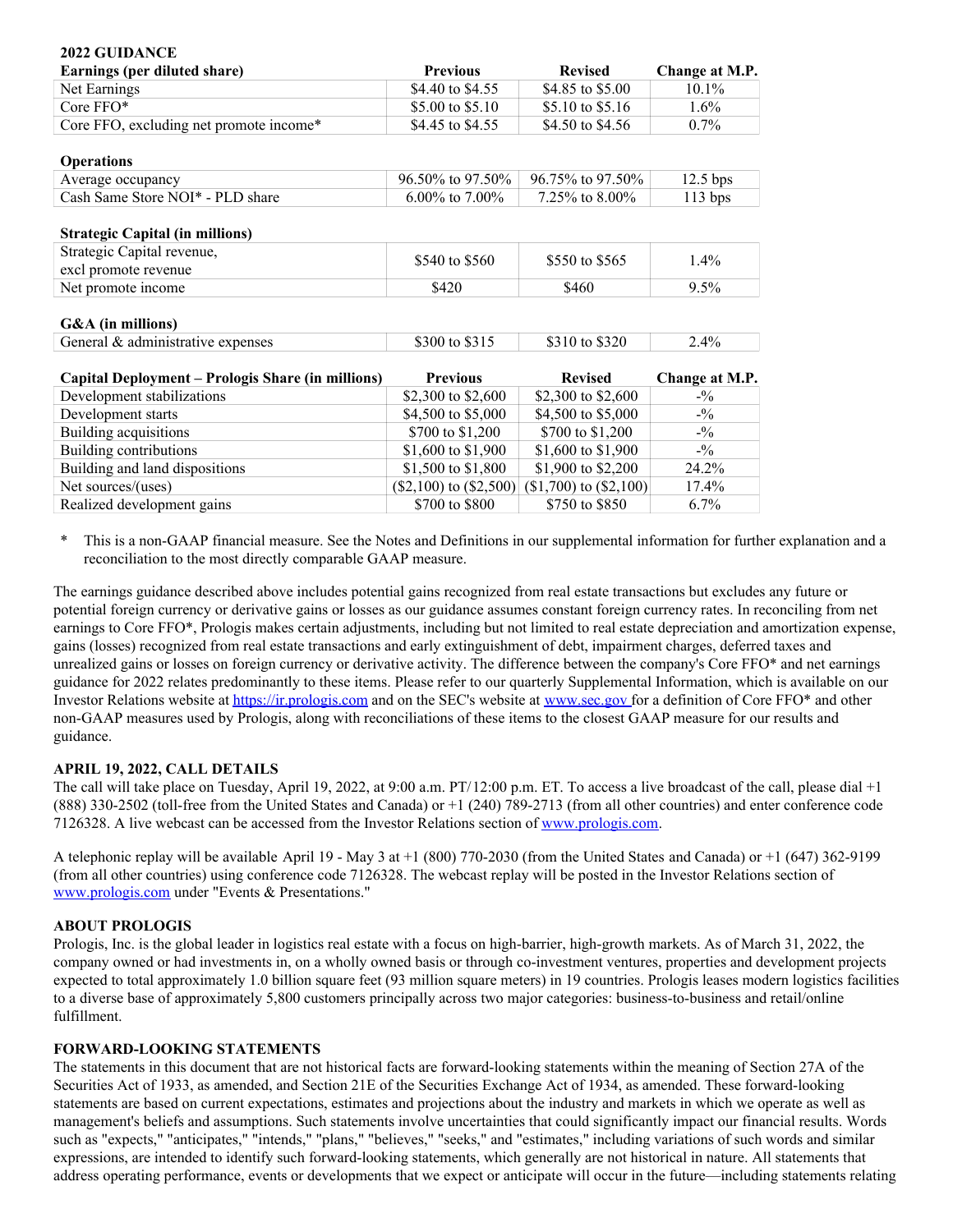to rent and occupancy growth, development activity, contribution and disposition activity, general conditions in the geographic areas where we operate, our debt, capital structure and financial position, our ability to form new co-investment ventures and the availability of capital in existing or new co-investment ventures—are forward-looking statements. These statements are not guarantees of future performance and involve certain risks, uncertainties and assumptions that are difficult to predict. Although we believe the expectations reflected in any forward-looking statements are based on reasonable assumptions, we can give no assurance that our expectations will be attained and, therefore, actual outcomes and results may differ materially from what is expressed or forecasted in such forward-looking statements. Some of the factors that may affect outcomes and results include, but are not limited to: (i) national, international, regional and local economic and political climates; (ii) changes in global financial markets, interest rates and foreign currency exchange rates; (iii) increased or unanticipated competition for our properties; (iv) risks associated with acquisitions, dispositions and development of properties; (v) maintenance of real estate investment trust status, tax structuring and changes in income tax laws and rates; (vi) availability of financing and capital, the levels of debt that we maintain and our credit ratings; (vii) risks related to our investments in our coinvestment ventures, including our ability to establish new co-investment ventures; (viii) risks of doing business internationally, including currency risks; (ix) environmental uncertainties, including risks of natural disasters; (x) risks related to the current coronavirus pandemic; and (xi) those additional factors discussed in reports filed with the Securities and Exchange Commission by us under the heading "Risk Factors." We undertake no duty to update any forward-looking statements appearing in this document except as may be required by law.

| dollars in millions, except per share/unit data                           | Three Months ended March 31, |         |
|---------------------------------------------------------------------------|------------------------------|---------|
|                                                                           | 2022                         | 2021    |
| Rental and other revenues                                                 | \$1,085                      | \$1,028 |
| Strategic capital revenues                                                | 134                          | 120     |
| Total revenues                                                            | 1,219                        | 1,148   |
| Net earnings attributable to common stockholders                          | 1,149                        | 366     |
| Core FFO attributable to common stockholders/unitholders*                 | 834                          | 742     |
| AFFO attributable to common stockholders/unitholders*                     | 922                          | 810     |
| Adjusted EBITDA attributable to common stockholders/unitholders*          | 1,210                        | 1,072   |
| Estimated value creation from development stabilizations - Prologis Share | 172                          | 170     |
| Common stock dividends and common limited partnership unit distributions  | 605                          | 482     |
| Per common share - diluted:                                               |                              |         |
| Net earnings attributable to common stockholders                          | \$1.54                       | \$0.49  |
| Core FFO attributable to common stockholders/unitholders*                 | 1.09                         | 0.97    |
| Business line reporting:                                                  |                              |         |
| Real estate operations*                                                   | 1.00                         | 0.89    |
| Strategic capital*                                                        | 0.09                         | 0.08    |
| Core FFO attributable to common stockholders/unitholders*                 | 1.09                         | 0.97    |
| Realized development gains, net of taxes*                                 | 0.26                         | 0.22    |
| Dividends and distributions per common share/unit                         | 0.79                         | 0.63    |

| in thousands                                             |              | March 31, 2022 December 31, 2021 |
|----------------------------------------------------------|--------------|----------------------------------|
| Assets:                                                  |              |                                  |
| Investments in real estate properties:                   |              |                                  |
| Operating properties                                     | \$44,751,126 | \$44,453,760                     |
| Development portfolio                                    | 3,268,705    | 2,729,340                        |
| Land                                                     | 2,513,854    | 2,519,590                        |
| Other real estate investments                            | 3,009,333    | 3,302,500                        |
|                                                          | 53,543,018   | 53,005,190                       |
| Less accumulated depreciation                            | 7,941,540    | 7,668,187                        |
| Net investments in real estate properties                | 45,601,478   | 45,337,003                       |
| Investments in and advances to unconsolidated entities   | 8,679,011    | 8,610,958                        |
| Assets held for sale or contribution                     | 373,664      | 669,688                          |
| Net investments in real estate.                          | 54,654,153   | 54,617,649                       |
| Cash and cash equivalents                                | 1,912,750    | 556,117                          |
| Other assets                                             | 3,212,968    | 3,312,454                        |
| <b>Total assets</b>                                      | \$59,779,871 | \$58,486,220                     |
| <b>Liabilities and Equity:</b>                           |              |                                  |
| Liabilities:                                             |              |                                  |
| Debt                                                     | \$18,368,538 | \$17,715,054                     |
| Accounts payable, accrued expenses and other liabilities | 2,949,131    | 3,028,956                        |
| <b>Total liabilities</b>                                 | 21,317,669   | 20,744,010                       |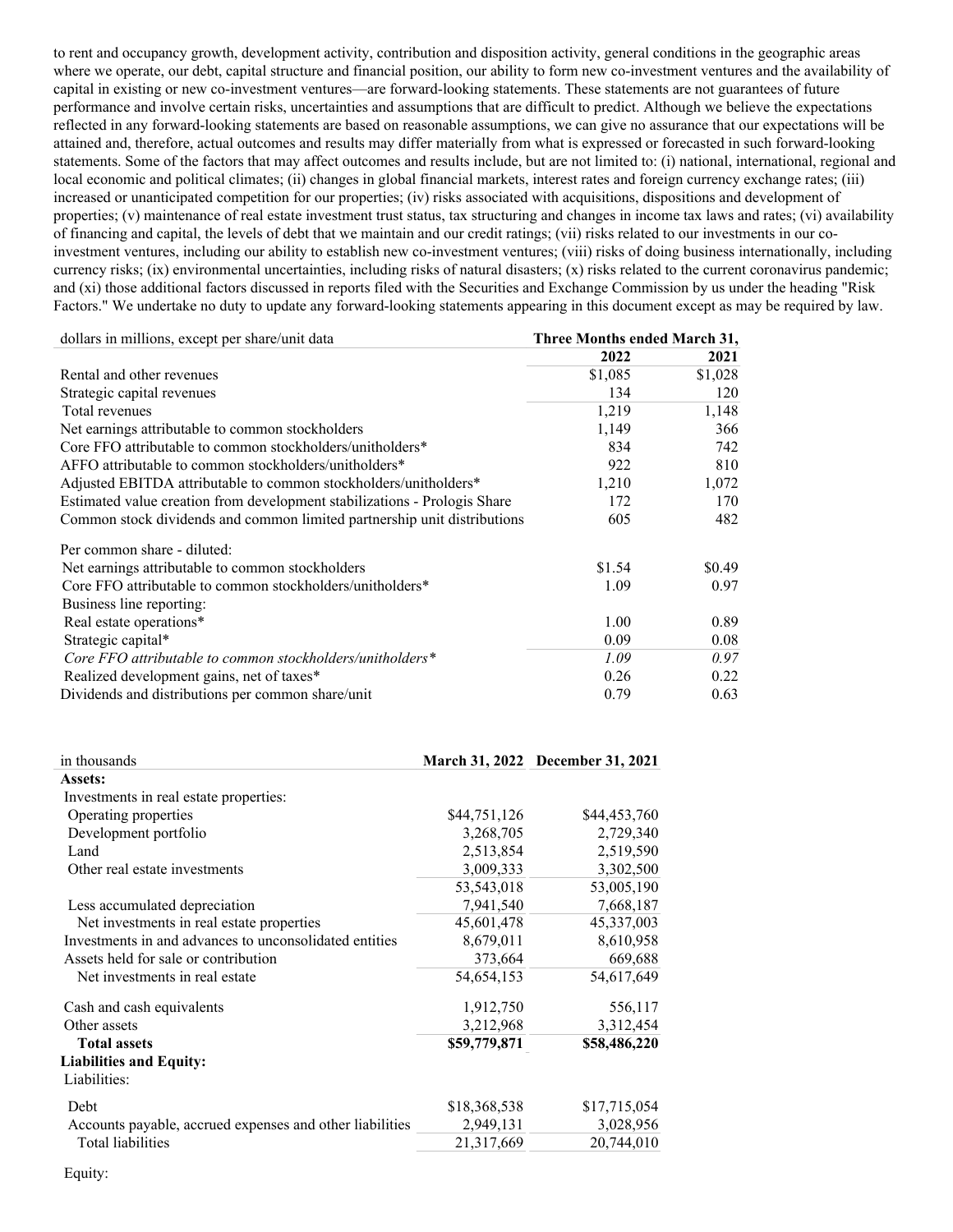| \$59,779,871            | \$58,486,220            |
|-------------------------|-------------------------|
| 38,462,202              | 37,742,210              |
| 966,084                 | 917,799                 |
| 34,172,068<br>3,324,050 | 33,426,873<br>3,397,538 |
|                         |                         |

|                                                                                                      |             | <b>Three Months Ended</b><br>March 31, |
|------------------------------------------------------------------------------------------------------|-------------|----------------------------------------|
| in thousands, except per share amounts                                                               | 2022        | 2021                                   |
| <b>Revenues:</b>                                                                                     |             |                                        |
| Rental                                                                                               | \$1,076,861 | \$1,021,656                            |
| Strategic capital                                                                                    | 133,925     | 119,961                                |
| Development management and other                                                                     | 8,342       | 6,699                                  |
| Total revenues                                                                                       | 1,219,128   | 1,148,316                              |
| <b>Expenses:</b>                                                                                     |             |                                        |
| Rental                                                                                               | 275,674     | 277,884                                |
| Strategic capital                                                                                    | 51,811      | 49,450                                 |
| General and administrative                                                                           | 74,646      | 78,032                                 |
| Depreciation and amortization                                                                        | 396,647     | 397,575                                |
| Other                                                                                                | 9,589       | 3,444                                  |
|                                                                                                      | 808,367     |                                        |
| Total expenses                                                                                       |             | 806,385                                |
| Operating income before gains on real estate transactions, net                                       | 410,761     | 341,931                                |
| Gains on dispositions of development properties and land, net                                        | 210,206     | 173,643                                |
| Gains on other dispositions of investments in real estate, net (excluding development properties and |             |                                        |
| land)                                                                                                | 584,835     | 16,623                                 |
| <b>Operating income</b>                                                                              | 1,205,802   | 532,197                                |
|                                                                                                      |             |                                        |
| Other income (expense):                                                                              |             |                                        |
| Earnings from unconsolidated co-investment ventures, net                                             | 68,110      | 58,677                                 |
| Earnings from other unconsolidated ventures, net                                                     | 8,852       | 8,372                                  |
| Interest expense                                                                                     | (64, 064)   | (71, 281)                              |
| Foreign currency and derivative gains and interest and other income, net                             | 48,409      | 84,898                                 |
| Losses on early extinguishment of debt, net                                                          | (18, 165)   | (187, 453)                             |
| Total other income (expense)                                                                         | 43,142      | (106, 787)                             |
|                                                                                                      |             |                                        |
| Earnings before income taxes                                                                         | 1,248,944   | 425,410                                |
| Current income tax expense                                                                           | (21,730)    | (24, 555)                              |
| Deferred income tax expense                                                                          | (7, 492)    | (1,162)                                |
| <b>Consolidated net earnings</b>                                                                     | 1,219,722   | 399,693                                |
| Net earnings attributable to noncontrolling interests                                                | (36,666)    | (22,078)                               |
| Net earnings attributable to noncontrolling interests - limited partnership units                    | (32, 271)   | (10, 268)                              |
| Net earnings attributable to controlling interests                                                   | 1,150,785   | 367,347                                |
| Preferred stock dividends                                                                            | (1, 531)    | (1, 532)                               |
| Net earnings attributable to common stockholders                                                     | \$1,149,254 | \$365,815                              |
| Weighted average common shares outstanding - Diluted                                                 | 765,517     | 764,958                                |
| Net earnings per share attributable to common stockholders - Diluted                                 | \$1.54      | \$0.49                                 |

|                                                                                                           |             | <b>Three Months</b><br>Ended<br>March 31, |
|-----------------------------------------------------------------------------------------------------------|-------------|-------------------------------------------|
| in thousands                                                                                              | 2022        | 2021                                      |
| Net earnings attributable to common stockholders                                                          | \$1,149,254 | \$365,815                                 |
| Add (deduct) NAREIT defined adjustments:                                                                  |             |                                           |
| Real estate related depreciation and amortization                                                         | 384,598     | 387,688                                   |
| Gains on other dispositions of investments in real estate, net of taxes (excluding development properties |             |                                           |
| and land)                                                                                                 | (589, 573)  | (16,623)                                  |
| Reconciling items related to noncontrolling interests                                                     | 16,925      | (18,995)                                  |
| Our share of reconciling items related to unconsolidated co-investment ventures                           | 76,842      | 72,941                                    |
| Our share of reconciling items related to other unconsolidated ventures                                   | 5,481       | 6,883                                     |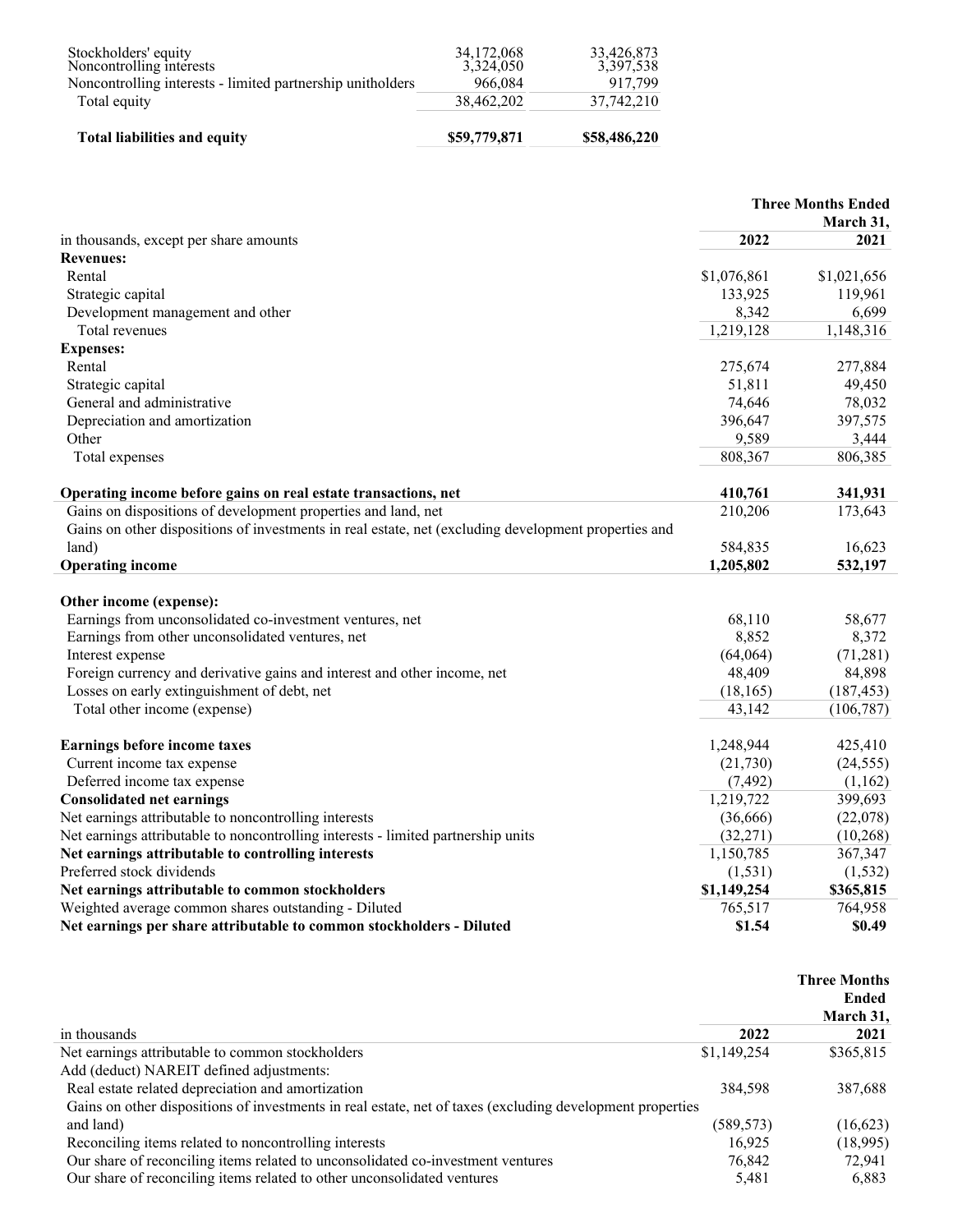| NAREIT defined FFO attributable to common stockholders/unitholders*                              | \$1,043,526 | \$797,709  |  |
|--------------------------------------------------------------------------------------------------|-------------|------------|--|
| Add (deduct) our defined adjustments:                                                            |             |            |  |
| Unrealized foreign currency and derivative gains, net                                            | (32,695)    | (81, 433)  |  |
| Deferred income tax expense                                                                      | 7,492       | 1,162      |  |
| Current income tax expense on dispositions related to acquired tax liabilities                   |             | 2,565      |  |
| Reconciling items related to noncontrolling interests                                            |             | (211)      |  |
| Our share of reconciling items related to unconsolidated co-investment ventures                  | (546)       | (159)      |  |
| FFO, as modified by Prologis attributable to common stockholders/unitholders*                    | \$1,017,777 | \$719,633  |  |
| Adjustments to arrive at Core FFO attributable to common stockholders/unitholders*:              |             |            |  |
| Gains on dispositions of development properties and land, net                                    | (210, 206)  | (173, 643) |  |
| Current income tax expense on dispositions                                                       | 3,659       | 7,886      |  |
| Losses on early extinguishment of debt, net                                                      | 18,165      | 187,453    |  |
| Our share of reconciling items related to unconsolidated co-investment ventures                  |             | (74)       |  |
| Our share of reconciling items related to other unconsolidated ventures                          |             | 576        |  |
| Core FFO attributable to common stockholders/unitholders*                                        | \$833,879   | \$741,829  |  |
| Adjustments to arrive at Adjusted FFO ("AFFO") attributable to common stockholders/unitholders*, |             |            |  |
| including our share of                                                                           |             |            |  |
| unconsolidated ventures less noncontrolling interest:                                            |             |            |  |
| Gains on dispositions of development properties and land, net                                    | 210,206     | 173,643    |  |
| Current income tax expense on dispositions                                                       | (3,659)     | (7,886)    |  |
| Straight-lined rents and amortization of lease intangibles                                       | (38,510)    | (38, 531)  |  |
| Property improvements                                                                            | (18,280)    | (8,071)    |  |
| Turnover costs                                                                                   | (85,024)    | (71, 140)  |  |
| Amortization of debt premium, financing costs and management contracts, net                      | 2,634       | 2,547      |  |
| Stock compensation amortization expense                                                          | 41,429      | 34,575     |  |
| Reconciling items related to noncontrolling interests                                            | 7,875       | 6,865      |  |
| Our share of reconciling items related to unconsolidated ventures                                | (28,971)    | (24, 144)  |  |
| AFFO attributable to common stockholders/unitholders*                                            | \$921,579   | \$809,687  |  |

\*This is a non-GAAP financial measure. Please see our Notes and Definitions for further explanation.

|                                                                                                      | <b>Three Months Ended</b> |             |
|------------------------------------------------------------------------------------------------------|---------------------------|-------------|
|                                                                                                      |                           | March 31,   |
| in thousands                                                                                         | 2022                      | 2021        |
| Net earnings attributable to common stockholders                                                     | \$1,149,254               | \$365,815   |
| Gains on other dispositions of investments in real estate, net (excluding development properties and |                           |             |
| land)                                                                                                | (584, 835)                | (16,623)    |
| Depreciation and amortization expense                                                                | 396,647                   | 397,575     |
| Interest expense                                                                                     | 64,064                    | 71,281      |
| Current and deferred income tax expense, net                                                         | 29,222                    | 25,717      |
| Net earnings attributable to noncontrolling interests - limited partnership units                    | 32,271                    | 10,268      |
| Pro forma adjustments                                                                                | (1,294)                   | (950)       |
| Preferred stock dividends                                                                            | 1,531                     | 1,532       |
| Unrealized foreign currency and derivative gains, net                                                | (32,695)                  | (81, 433)   |
| Stock compensation amortization expense                                                              | 41,429                    | 34,575      |
| Losses on early extinguishment of debt, net                                                          | 18,165                    | 187,453     |
| Adjusted EBITDA, consolidated*                                                                       | \$1,113,759               | \$995,210   |
| Reconciling items related to noncontrolling interests                                                | (16,096)                  | (29, 587)   |
| Our share of reconciling items related to unconsolidated ventures                                    | 112,103                   | 106,079     |
| Adjusted EBITDA attributable to common stockholders/unitholders*                                     | \$1,209,766               | \$1,071,702 |

\*This is a non-GAAP financial measure. Please see our Notes and Definitions for further explanation.

**Adjusted EBITDA.** We use Adjusted EBITDA attributable to common stockholders/unitholders ("Adjusted EBITDA"), a non-GAAP financial measure, as a measure of our operating performance. The most directly comparable GAAP measure to Adjusted EBITDA is net earnings.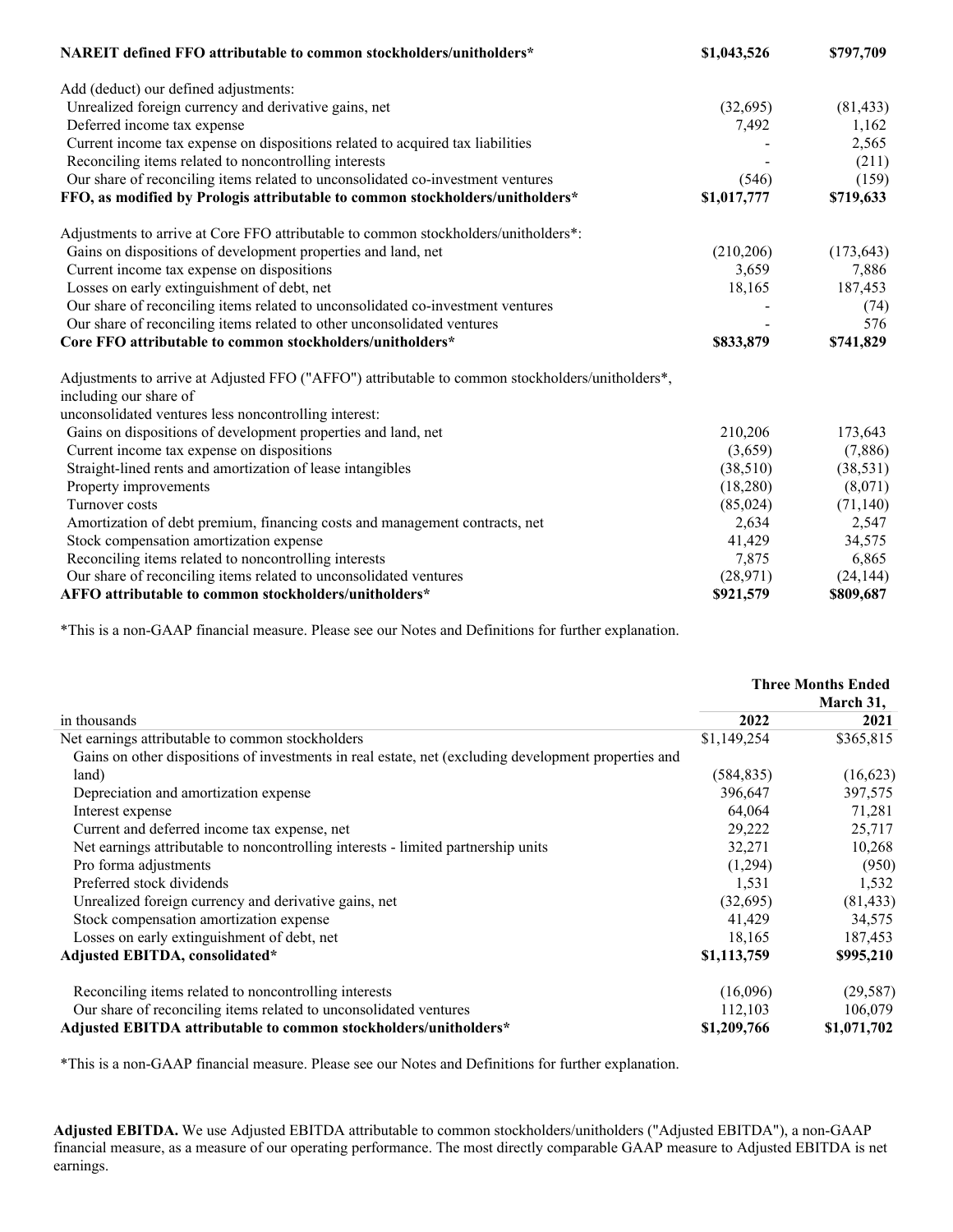We calculate Adjusted EBITDA by beginning with consolidated net earnings attributable to common stockholders and removing the effect of: interest expense, income taxes, depreciation and amortization, impairment charges, gains or losses from the disposition of investments in real estate (excluding development properties and land), gains from the revaluation of equity investments upon acquisition of a controlling interest, gains or losses on early extinguishment of debt and derivative contracts (including cash charges), similar adjustments we make to our FFO measures (see definition below), and other items, such as, amortization of stock based compensation and unrealized gains or losses on foreign currency and derivatives. We also include a pro forma adjustment to reflect a full period of NOI on the operating properties we acquire or stabilize during the quarter and to remove NOI on properties we dispose of during the quarter, assuming all transactions occurred at the beginning of the quarter. The pro forma adjustment also includes economic ownership changes in our ventures to reflect the full quarter at the new ownership percentage.

We believe Adjusted EBITDA provides investors relevant and useful information because it permits investors to view our operating performance, analyze our ability to meet interest payment obligations and make quarterly preferred stock dividends on an unleveraged basis before the effects of income tax, depreciation and amortization expense, gains and losses on the disposition of non-development properties and other items (outlined above), that affect comparability. While all items are not infrequent or unusual in nature, these items may result from market fluctuations that can have inconsistent effects on our results of operations. The economics underlying these items reflect market and financing conditions in the short-term but can obscure our performance and the value of our long-term investment decisions and strategies.

We calculate our Adjusted EBITDA, based on our proportionate ownership share of both our unconsolidated and consolidated ventures. We reflect our share of our Adjusted EBITDA measures for unconsolidated ventures by applying our average ownership percentage for the period to the applicable reconciling items on an entity by entity basis. We reflect our share for consolidated ventures in which we do not own 100% of the equity by adjusting our Adjusted EBITDA measures to remove the noncontrolling interests share of the applicable reconciling items based on our average ownership percentage for the applicable periods.

While we believe Adjusted EBITDA is an important measure, it should not be used alone because it excludes significant components of net earnings, such as our historical cash expenditures or future cash requirements for working capital, capital expenditures, distribution requirements, contractual commitments or interest and principal payments on our outstanding debt and is therefore limited as an analytical tool.

Our computation of Adjusted EBITDA may not be comparable to EBITDA reported by other companies in both the real estate industry and other industries. We compensate for the limitations of Adjusted EBITDA by providing investors with financial statements prepared according to GAAP, along with this detailed discussion of Adjusted EBITDA and a reconciliation to Adjusted EBITDA from consolidated net earnings attributable to common stockholders.

**Business Line Reporting** is a non-GAAP financial measure**.** Core FFO and development gains are generated by our three lines of business: (i) real estate operations; (ii) strategic capital; and (iii) development. The real estate operations line of business represents total Prologis Core FFO, less the amount allocated to the strategic capital line of business. The amount of Core FFO allocated to the strategic capital line of business represents the third party share of asset management fees, Net Promotes and transactional fees that we earn from our consolidated and unconsolidated co-investment ventures less costs directly associated with our strategic capital group. Realized development gains include our share of gains on dispositions of development properties and land, net of taxes. To calculate the per share amount, the amount generated by each line of business is divided by the weighted average diluted common shares outstanding used in our Core FFO per share calculation. Management believes evaluating our results by line of business is a useful supplemental measure of our operating performance because it helps the investing public compare the operating performance of Prologis' respective businesses to other companies' comparable businesses. Prologis' computation of FFO by line of business may not be comparable to that reported by other real estate companies as they may use different methodologies in computing such measures.

#### **Calculation of Per Share Amounts**

|                                                                     | <b>Three Months Ended</b> |           |
|---------------------------------------------------------------------|---------------------------|-----------|
|                                                                     |                           | Mar. 31,  |
| in thousands, except per share amount                               | 2022                      | 2021      |
| Net earnings                                                        |                           |           |
| Net earnings attributable to common stockholders                    | \$1,149,254               | \$365,815 |
| Noncontrolling interest attributable to exchangeable limited        |                           |           |
| partnership units                                                   | 32,338                    | 10,320    |
| Adjusted net earnings attributable to common stockholders - Diluted | \$1,181,592               | \$376,135 |
| Weighted average common shares outstanding - Basic                  | 740.368                   | 738,998   |
| Incremental weighted average effect on exchange of                  |                           |           |
| limited partnership units                                           | 21,089                    | 21,042    |
| Incremental weighted average effect of equity awards                | 4,060                     | 4,918     |
| Weighted average common shares outstanding - Diluted                | 765,517                   | 764,958   |
| Net earnings per share - Basic                                      | \$1.55                    | \$0.50    |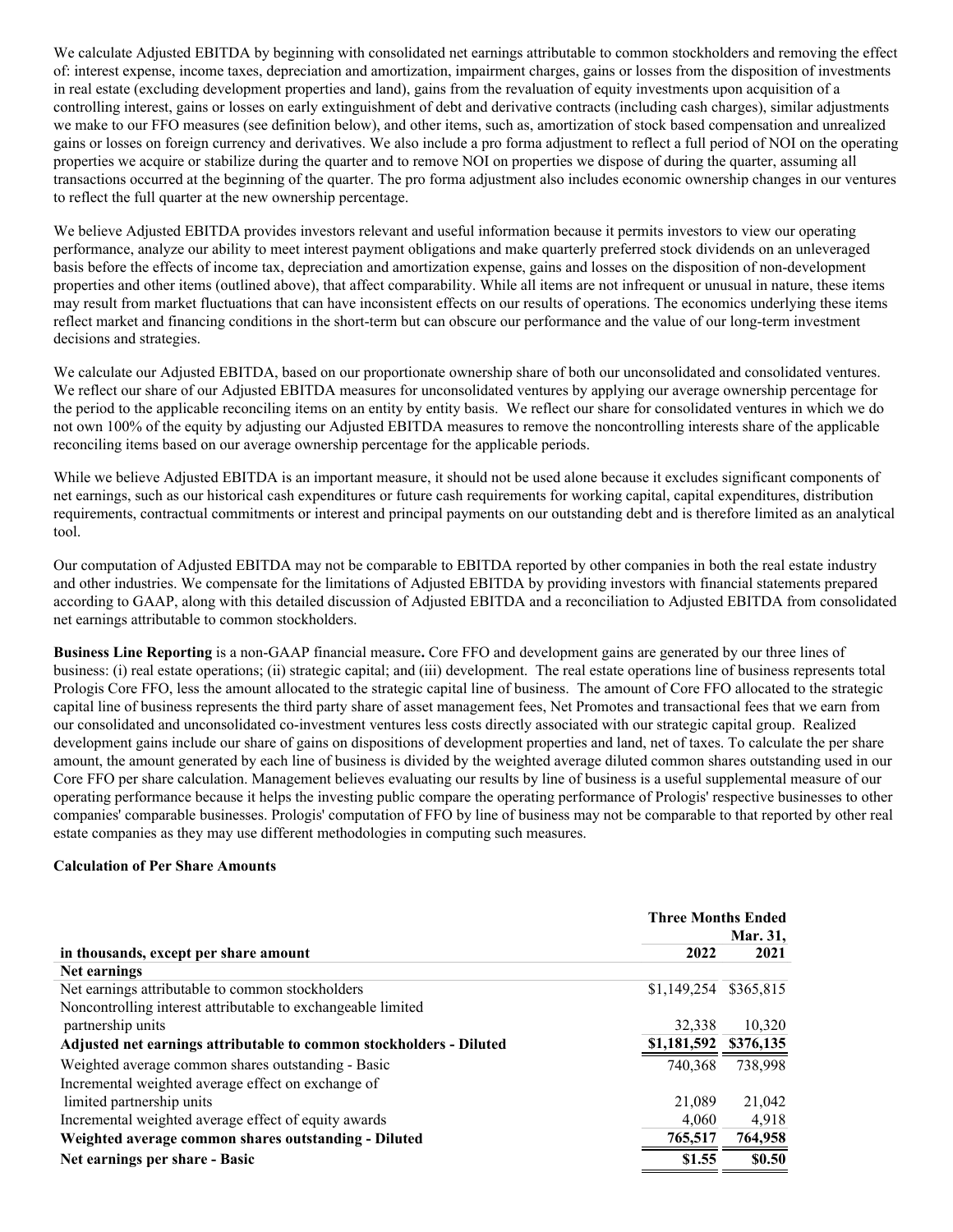| <b>Net earnings per share - Diluted</b>                            |           | \$0.49    |
|--------------------------------------------------------------------|-----------|-----------|
| Core FFO attributable to common stockholders/unitholders           | \$833,879 | \$741.829 |
| Noncontrolling interest attributable to exchangeable limited       |           |           |
| partnership units                                                  | \$139     | 125       |
| Core FFO attributable to common stockholders/unitholders - Diluted | \$834,018 | \$741,954 |
| Weighted average common shares outstanding - Basic                 | 740.368   | 738,998   |
| Incremental weighted average effect on exchange of                 |           |           |
| limited partnership units                                          | 21,089    | 21,042    |
| Incremental weighted average effect of equity awards               | 4,060     | 4,918     |
| Weighted average common shares outstanding - Diluted               | 765,517   | 764,958   |
| Core FFO per share - Diluted                                       | \$1.09    | \$0.97    |

**Estimated Value Creation** represents the value that we expect to create through our development and leasing activities. We calculate Estimated Value Creation by estimating the Stabilized NOI that the property will generate and applying a stabilized capitalization rate applicable to that property. Estimated Value Creation is calculated as the amount by which the value exceeds our TEI and does not include any fees or promotes we may earn.

**Estimated Weighted Average Margin** is calculated on development properties as Estimated Value Creation, less estimated closing costs and taxes, if any, on properties expected to be sold or contributed, divided by TEI.

**Estimated Weighted Average Stabilized Yield** is calculated on the properties in the Development Portfolio as Stabilized NOI divided by TEI. The yields on a Prologis Share basis were as follows:

|                | <b>Pre-Stabilized</b> |                                 | 2023 and Thereafter Expected |                                    |
|----------------|-----------------------|---------------------------------|------------------------------|------------------------------------|
|                | <b>Developments</b>   | <b>2022 Expected Completion</b> | <b>Completion</b>            | <b>Total Development Portfolio</b> |
| U.S.           | $6.4\%$               | $5.7\%$                         | $5.4\%$                      | 5.8 $\%$                           |
| Other Americas | $6.2\%$               | $7.6\%$                         | $8.5\%$                      | $7.5\%$                            |
| Europe         | 5.5 $\%$              | $5.2\%$                         | $4.4\%$                      | 5.3 $\%$                           |
| Asia           | 5.6 $\%$              | $5.2\%$                         | $5.7\%$                      | 5.5 $\%$                           |
| Total          | $6.0\%$               | $5.7\%$                         | 5.6 $\%$                     | $5.7\%$                            |

**Fee Related Earnings ("FRE")** is a non-GAAP financial measure and component of NAV. It is used to assess the performance of our strategic capital business and enables management and investors to estimate the corresponding fair value. FRE is calculated as the third party share of asset management fees and transactional fees from our consolidated and unconsolidated co-investment ventures, net of direct and allocated related expenses. As non-GAAP financial measures, FRE has certain limitations as an analytical tool and may vary among real estate and asset management companies. As a result, we provide a reconciliation of Strategic Capital Revenues (from our Consolidated Financial Statements prepared in accordance with U.S. GAAP) to our FRE measure, as follows:

|                                                                                                                     | <b>Three Months Ended</b> |
|---------------------------------------------------------------------------------------------------------------------|---------------------------|
| in thousands                                                                                                        | Mar. 31, 2022             |
| Strategic capital revenues                                                                                          | \$133,925                 |
| Less: Strategic capital revenue from property management fees and other unconsolidated ventures                     | (26, 858)                 |
| Less: Prologis share of asset management fees and transactional fees from our unconsolidated co-investment ventures | (22, 823)                 |
| Add: Third party share of asset management fees and transactional fees from our consolidated co-investment ventures | 15,396                    |
| Effect of foreign currency exchange                                                                                 | (1,647)                   |
| Third party share of fee related and promote revenue                                                                | \$97,993                  |
| Less: Promote revenue                                                                                               |                           |
| Fee related revenue                                                                                                 | \$97,993                  |
| Less: Strategic capital expenses for asset management fees and transactional fees                                   | (21, 106)                 |
| <b>Fee Related Earnings</b>                                                                                         | \$76,887                  |

**Fee Related Earnings Annualized** utilizes the components of the current quarter FRE to calculate an estimated annual FRE amount. FRE annualized is calculated as the current quarter third party share of asset management fees from consolidated and unconsolidated coinvestment ventures multiplied by four plus the third party share of transactional fees from consolidated and unconsolidated co-investment ventures for the trailing twelve months. This total is reduced by trailing twelve months of strategic capital expenses for asset management and transactional fees.

FFO, as modified by Prologis attributable to common stockholders/unitholders ("FFO, as modified by Prologis"); Core FFO **attributable to common stockholders/unitholders ("Core FFO"); AFFO attributable to common stockholders/unitholders ("AFFO"); (collectively referred to as "FFO").** FFO is a non-GAAP financial measure that is commonly used in the real estate industry. The most directly comparable GAAP measure to FFO is net earnings.

The National Association of Real Estate Investment Trusts ("NAREIT") defines FFO as earnings computed under GAAP to exclude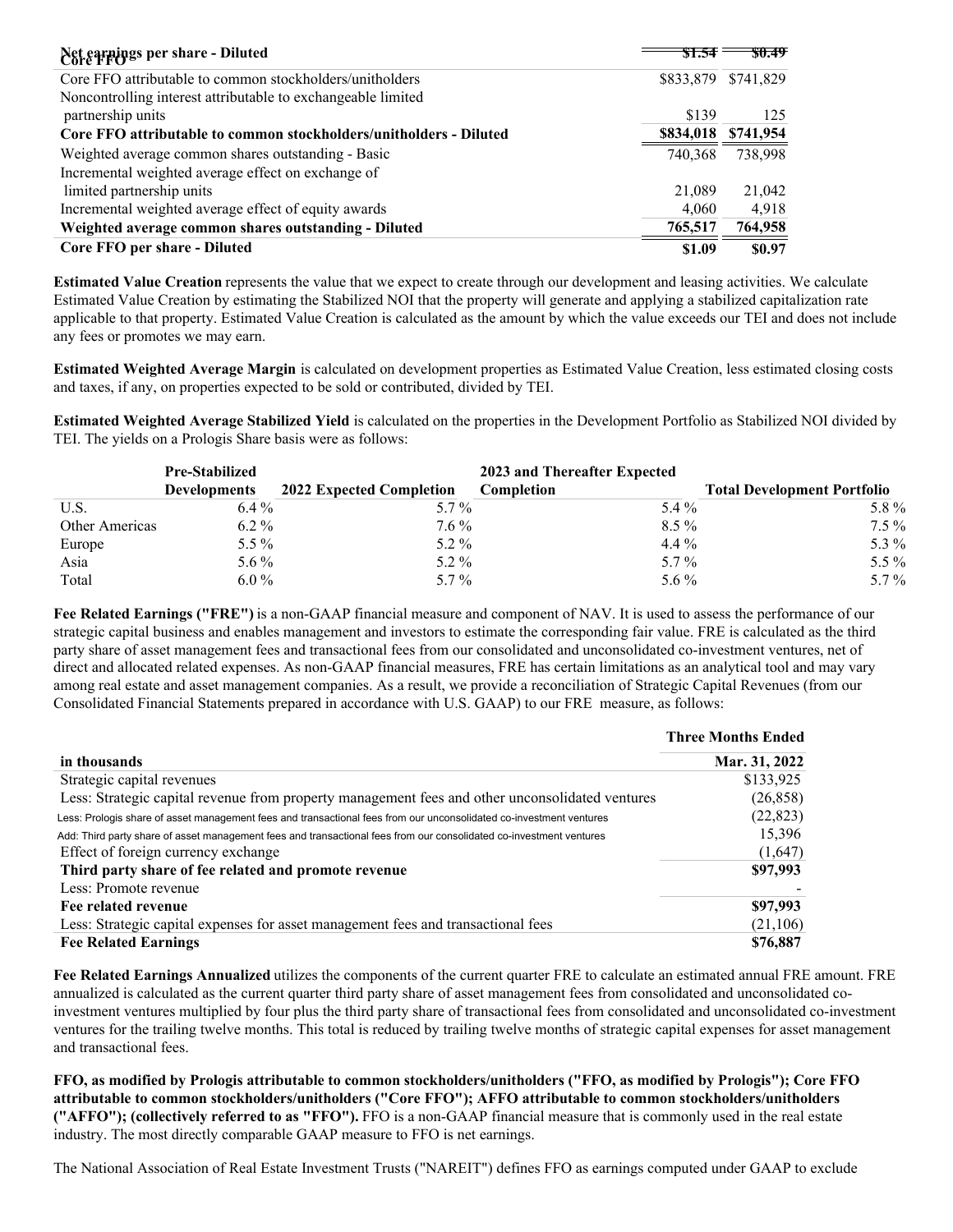historical cost depreciation and gains and losses from sales net of any related tax, along with impairment charges, of previously depreciated properties. We also exclude the gains on revaluation of equity investments upon acquisition of a controlling interest and the gain recognized from a partial sale of our investment, as these are similar to gains from the sales of previously depreciated properties. We exclude similar adjustments from our unconsolidated entities and the third parties' share of our consolidated co-investment ventures.

#### *Our FFO Measures*

Our FFO measures begin with NAREIT's definition and we make certain adjustments to reflect our business and the way that management plans and executes our business strategy. While not infrequent or unusual, the additional items we adjust for in calculating *FFO, as modified by Prologis*, *Core FFO* and *AFFO*, as defined below, are subject to significant fluctuations from period to period. Although these items may have a material impact on our operations and are reflected in our financial statements, the removal of the effects of these items allows us to better understand the core operating performance of our properties over the long term. These items have both positive and negative short-term effects on our results of operations in inconsistent and unpredictable directions that are not relevant to our long-term outlook.

We calculate our FFO measures, as defined below, based on our proportionate ownership share of both our unconsolidated and consolidated ventures. We reflect our share of our FFO measures for unconsolidated ventures by applying our average ownership percentage for the period to the applicable reconciling items on an entity by entity basis. We reflect our share for consolidated ventures in which we do not own 100% of the equity by adjusting our FFO measures to remove the noncontrolling interests share of the applicable reconciling items based on our average ownership percentage for the applicable periods.

These FFO measures are used by management as supplemental financial measures of operating performance and we believe that it is important that stockholders, potential investors and financial analysts understand the measures management uses. We do not use our FFO measures as, nor should they be considered to be, alternatives to net earnings computed under GAAP, as indicators of our operating performance, as alternatives to cash from operating activities computed under GAAP or as indicators of our ability to fund our cash needs.

We analyze our operating performance principally by the rental revenues of our real estate and the revenues from our strategic capital business, net of operating, administrative and financing expenses. This income stream is not directly impacted by fluctuations in the market value of our investments in real estate or debt securities.

## *FFO, as modified by Prologis*

To arrive at *FFO, as modified by Prologis*, we adjust the NAREIT defined FFO measure to exclude the impact of foreign currency related items and deferred tax, specifically:

- (i) deferred income tax benefits and deferred income tax expenses recognized by our subsidiaries;
- (ii) current income tax expense related to acquired tax liabilities that were recorded as deferred tax liabilities in an acquisition, to the extent the expense is offset with a deferred income tax benefit in earnings that is excluded from our defined FFO measure;
- (iii) foreign currency exchange gains and losses resulting from (a) debt transactions between us and our foreign entities, (b) third-party debt that is used to hedge our investment in foreign entities, (c) derivative financial instruments related to any such debt transactions, and (d) mark-to-market adjustments associated with other derivative financial instruments.

We use FFO, as modified by Prologis, so that management, analysts and investors are able to evaluate our performance against other REITs that do not have similar operations or operations in jurisdictions outside the U.S.

## *Core FFO*

In addition to *FFO, as modified by Prologis,* we also use Core FFO*.* To arrive at *Core FFO,* we adjust *FFO, as modified by Prologis*, to exclude the following recurring and nonrecurring items that we recognize directly in *FFO, as modified by Prologis*:

- (i) gains or losses from the disposition of land and development properties that were developed with the intent to contribute or sell;
- (ii) income tax expense related to the sale of investments in real estate;
- (iii) impairment charges recognized related to our investments in real estate generally as a result of our change in intent to contribute or sell these properties;
- (iv) gains or losses from the early extinguishment of debt and redemption and repurchase of preferred stock; and
- (v) expenses related to natural disasters.

We use Core FFO, including by segment and region, to: (i) assess our operating performance as compared to other real estate companies; (ii) evaluate our performance and the performance of our properties in comparison with expected results and results of previous periods; (iii) evaluate the performance of our management; (iv) budget and forecast future results to assist in the allocation of resources; (v) provide guidance to the financial markets to understand our expected operating performance; and (vi) evaluate how a specific potential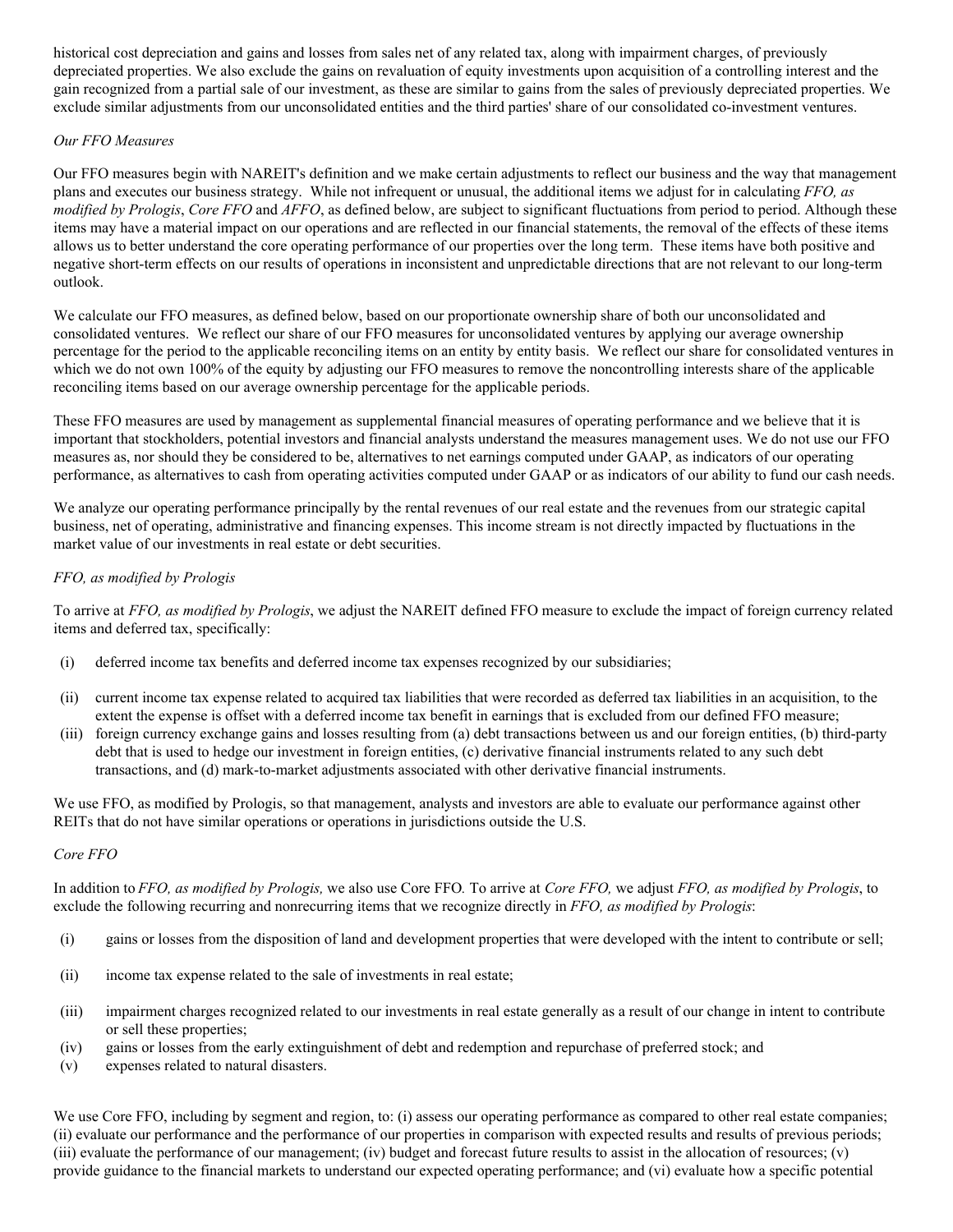investment will impact our future results.

#### *AFFO*

To arrive at AFFO, we adjust Core FFO to include realized gains from the disposition of land and development properties, net of current tax expense, and recurring capital expenditures and exclude the following items that we recognize directly in Core FFO:

- (i) straight-line rents;
- (ii) amortization of above- and below-market lease intangibles;
- (iii) amortization of management contracts;
- (iv) amortization of debt premiums and discounts and financing costs, net of amounts capitalized, and;
- (v) stock compensation amortization expense.

We use AFFO to (i) assess our operating performance as compared to other real estate companies; (ii) evaluate our performance and the performance of our properties in comparison with expected results and results of previous periods; (iii) evaluate the performance of our management; (iv) budget and forecast future results to assist in the allocation of resources; and (v) evaluate how a specific potential investment will impact our future results.

#### *Limitations on the use of our FFO measures*

While we believe our modified FFO measures are important supplemental measures, neither NAREIT's nor our measures of FFO should be used alone because they exclude significant economic components of net earnings computed under GAAP and are, therefore, limited as an analytical tool. Accordingly, these are only a few of the many measures we use when analyzing our business. Some of the limitations are:

- The current income tax expenses that are excluded from our modified FFO measures represent the taxes that are payable.
- Depreciation and amortization of real estate assets are economic costs that are excluded from FFO. FFO is limited, as it does not reflect the cash requirements that may be necessary for future replacements of the real estate assets. Furthermore, the amortization of capital expenditures and leasing costs necessary to maintain the operating performance of logistics facilities are not reflected in FFO.
- Gains or losses from property dispositions and impairment charges related to expected dispositions represent changes in value of the properties. By excluding these gains and losses, FFO does not capture realized changes in the value of disposed properties arising from changes in market conditions.
- The deferred income tax benefits and expenses that are excluded from our modified FFO measures result from the creation of a deferred income tax asset or liability that may have to be settled at some future point. Our modified FFO measures do not currently reflect any income or expense that may result from such settlement.
- The foreign currency exchange gains and losses that are excluded from our modified FFO measures are generally recognized based on movements in foreign currency exchange rates through a specific point in time. The ultimate settlement of our foreign currencydenominated net assets is indefinite as to timing and amount. Our FFO measures are limited in that they do not reflect the current period changes in these net assets that result from periodic foreign currency exchange rate movements.
- The gains and losses on extinguishment of debt or preferred stock that we exclude from our Core FFO, may provide a benefit or cost to us as we may be settling our obligation at less or more than our future obligation.
- The natural disaster expenses that we exclude from Core FFO are costs that we have incurred.

We compensate for these limitations by using our FFO measures only in conjunction with net earnings computed under GAAP when making our decisions. This information should be read with our complete Consolidated Financial Statements prepared under GAAP. To assist investors in compensating for these limitations, we reconcile our modified FFO measures to our net earnings computed under GAAP.

**Guidance.** The following is a reconciliation of our annual guided Net Earnings per share to our guided Core FFO per share:

|                                                                                                          | Low    | High   |
|----------------------------------------------------------------------------------------------------------|--------|--------|
| <b>Net Earnings (a)</b>                                                                                  | \$4.85 | \$5.00 |
| Our share of:                                                                                            |        |        |
| Depreciation and amortization                                                                            | 2.30   | 2.35   |
| Net gains on real estate transactions, net of taxes                                                      | (2.04) | (2.18) |
| Unrealized foreign currency losses (gains), loss on early extinguishment of debt and other, net $(0.01)$ |        | (0.01) |
| <b>Core FFO</b>                                                                                          | \$5.10 | \$5.16 |

(a) Earnings guidance includes potential future gains recognized from real estate transactions, but excludes future foreign currency or *derivative gains or losses as these items are dif icult to predict.*

**Owned and Managed** represents the consolidated properties and properties owned by our unconsolidated co-investment ventures, which we manage.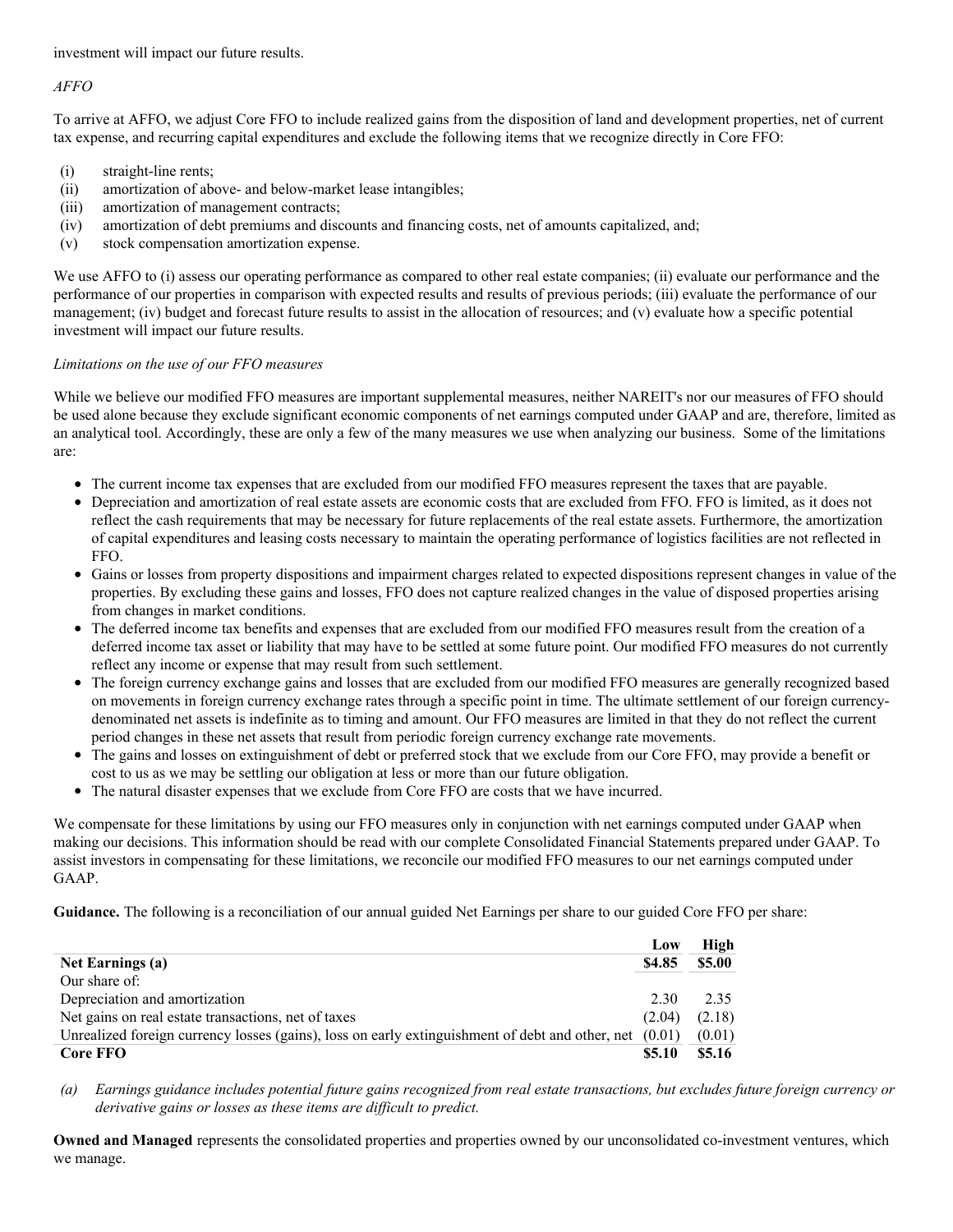**Prologis Share** represents our proportionate economic ownership of each entity included in our total Owned and Managed portfolio whether consolidated or unconsolidated.

**Rent Change (Cash)** represents the percentage change in starting rental rates per the lease agreement, on new and renewed leases, commenced during the period compared with the previous ending rental rates in that same space. This measure excludes any short-term leases of less than one-year, holdover payments, free rent periods and introductory (teaser rates) defined as 50% or less of the stabilized rate.

**Rent Change (Net Effective)** represents the percentage change in net effective rental rates (average rate over the lease term), on new and renewed leases, commenced during the period compared with the previous net effective rental rates in that same space. This measure excludes any short-term leases of less than one year and holdover payments.

**Retention** is the square footage of all leases commenced during the period that are rented by existing tenants divided by the square footage of all expiring and in-place leases during the reporting period. The square footage of tenants that default or buy-out prior to expiration of their lease and short-term leases of less than one year, are not included in the calculation.

**Same Store.** Our same store metrics are non-GAAP financial measures, which are commonly used in the real estate industry and expected from the financial community, on both a net effective and cash basis. We evaluate the performance of the operating properties we own and manage using a "same store" analysis because the population of properties in this analysis is consistent from period to period, which allows us and investors to analyze our ongoing business operations. We determine our same store metrics on property NOI, which is calculated as rental revenue less rental expense for the applicable properties in the same store population for both consolidated and unconsolidated properties based on our ownership interest, as further defined below.

We define our same store population for the three months ended March 31, 2022 as the properties in our Owned and Managed Operating Portfolio, including the property NOI for both consolidated properties and properties owned by the unconsolidated co-investment ventures at January 1, 2021 and owned throughout the same three-month period in both 2021 and 2022. We believe the drivers of property NOI for the consolidated portfolio are generally the same for the properties owned by the ventures in which we invest and therefore we evaluate the same store metrics of the Owned and Managed portfolio based on Prologis' ownership in the properties ("Prologis Share"). The same store population excludes properties held for sale to third parties, along with development properties that were not stabilized at the beginning of the period (January 1, 2021) and properties acquired or disposed of to third parties during the period. To derive an appropriate measure of period-to-period operating performance, we remove the effects of foreign currency exchange rate movements by using the reported period-end exchange rate to translate from local currency into the U.S. dollar, for both periods.

As non-GAAP financial measures, the same store metrics have certain limitations as an analytical tool and may vary among real estate companies. As a result, we provide a reconciliation of Rental Revenues less Rental Expenses ("Property NOI") (from our Consolidated Financial Statements prepared in accordance with U.S. GAAP) to our Same Store Property NOI measures, as follows:

|                                                                                  |             |             | <b>Three Months Ended</b> |
|----------------------------------------------------------------------------------|-------------|-------------|---------------------------|
|                                                                                  |             |             | Mar. 31,                  |
| dollars in thousands                                                             | 2022        | 2021        | Change $(\% )$            |
| Reconciliation of Consolidated Property NOI to Same Store Property NOI measures: |             |             |                           |
| Rental revenues                                                                  | \$1,076,861 | \$1,021,656 |                           |
| Rental expenses                                                                  | (275, 674)  | (277, 884)  |                           |
| <b>Consolidated Property NOI</b>                                                 | \$801,187   | \$743,772   |                           |
| Adjustments to derive same store results:                                        |             |             |                           |
| Property NOI from consolidated properties not included in same                   |             |             |                           |
| store portfolio and other adjustments (a)                                        | (105, 819)  | (85,279)    |                           |
| Property NOI from unconsolidated co-investment ventures included                 |             |             |                           |
| in same store portfolio $(a)(b)$                                                 | 634,682     | 594,340     |                           |
| Third parties' share of Property NOI from properties included in                 |             |             |                           |
| same store portfolio $(a)(b)$                                                    | (511, 176)  | (488, 556)  |                           |
| Prologis Share of Same Store Property NOI - Net Effective (b)                    | \$818,874   | \$764,277   | $7.1\%$                   |
| Consolidated properties straight-line rent and fair value lease                  |             |             |                           |
| adjustments included in the same store portfolio (c)                             | (19,694)    | (27,999)    |                           |
| Unconsolidated co-investment ventures straight-line rent and fair                |             |             |                           |
| value lease adjustments included in the same store portfolio (c)                 | (16,380)    | (20,613)    |                           |
| Third parties' share of straight-line rent and fair value lease                  |             |             |                           |
| adjustments included in the same store portfolio $(b)(c)$                        | 12,735      | 16,074      |                           |
| Prologis Share of Same Store Property $NOI - Cash (b)(c)$                        | \$795,535   | \$731,739   | 8.7 $\%$                  |

(a) We exclude properties held for sale to third parties, along with development properties that were not stabilized at the beginning of the period and properties acquired or disposed of to third parties during the period. We also exclude net termination and renegotiation fees to allow us to evaluate the growth or decline in each property's rental revenues without regard to one-time items that are not indicative of the property's recurring operating performance. Net termination and renegotiation fees represent the